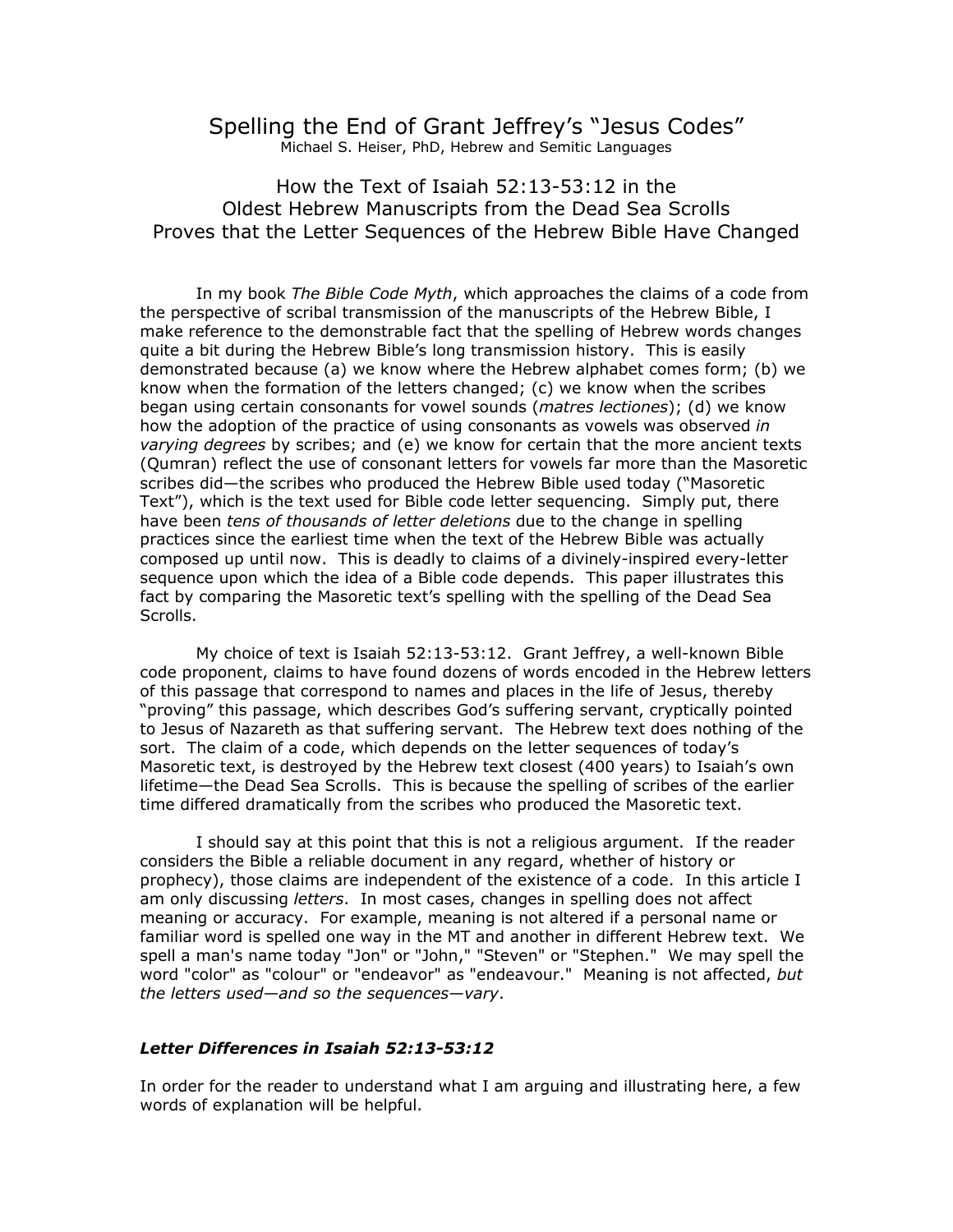#### **What You Are Looking At**

## **Line 1 = The actual Dead Sea Scroll script**

The photos of the script come from *The Great Isaiah Scroll (1QIsaa): A New Edition*, ed. by Donald W. Parry and Elisha Qimron (Leiden: Brill, 1999).

## **Line 2 = The Dead Sea scroll script of Line 1 put into modern type-face for readability**

Scribes weren't terribly neat in many cases, so this will help you to see the letters. Once the reader compares line 1 with line 2, it will again be apparent how easily a scribe could have confused certain letters. One can also note how the letter styles have changed. At times the manuscript is damaged, so readability varies. A few notes of interest about scribal techniques are interspersed for the reader as well.

## **Line 3 = The Masoretic Text used by Bible Code Proponents (from "BHS" –** *Biblia Hebraica Stuttgartensia*)

This line is the consonantal text of *BHS* with added vowel marks, which look like tiny dots and dashes over and under letters. The vowel marks do not alter the sequence of consonants used by the Bible code proponents, who simply remove the markings for their letter string.

#### **The Point Being Made By the Graphic Illustrations**

To discern the point being made here about spelling differences, **the reader needs to visually compare the spelling (the letters) of LINE 2 and LINE 3**. The differences are shaded for the reader's convenience. You will find that there are many letters in the words in the Dead Sea Isaiah scroll that are missing from the text used by Bible code practitioners (LINE 3). In other words, there are undeniably many spelling differences between the text used by Bible Code proponents and the Dead Sea Scrolls, the scrolls closest to the biblical period (roughly 200 BC) – *far more* than Jeffrey presumes. In fact, there are an astonishing 115 letter differences in this small portion of text! Extrapolated out to the near 24,000 verses of the Hebrew Bible, and one would easily be in the tens of thousands of letter variances just due to spelling conventions. As a result, the scrolls that most likely preserve the spelling of the biblical Old Testament text when put in its final composed form *disagrees* with the letter sequences used by Bible code practitioners.

**NOTE: The line/verse breaks are set up to match the line length in the scroll.** 

#### **Isa 52:13-14a**

אוא אשאל עמי וויית ונשא ואבור אייור צאשר שמי הנה ישכיל עבדי <mark>ו</mark>ירום ונשא וגבה מ<mark>ואדה</mark> כאשר שממו הִגָּה יַשְׂכִּיל עַבְדִי יָרָים וְנִשָּׂא וְנָבַה מִאֹד | כַּאֲשֵׁר שָׁמִמְוּ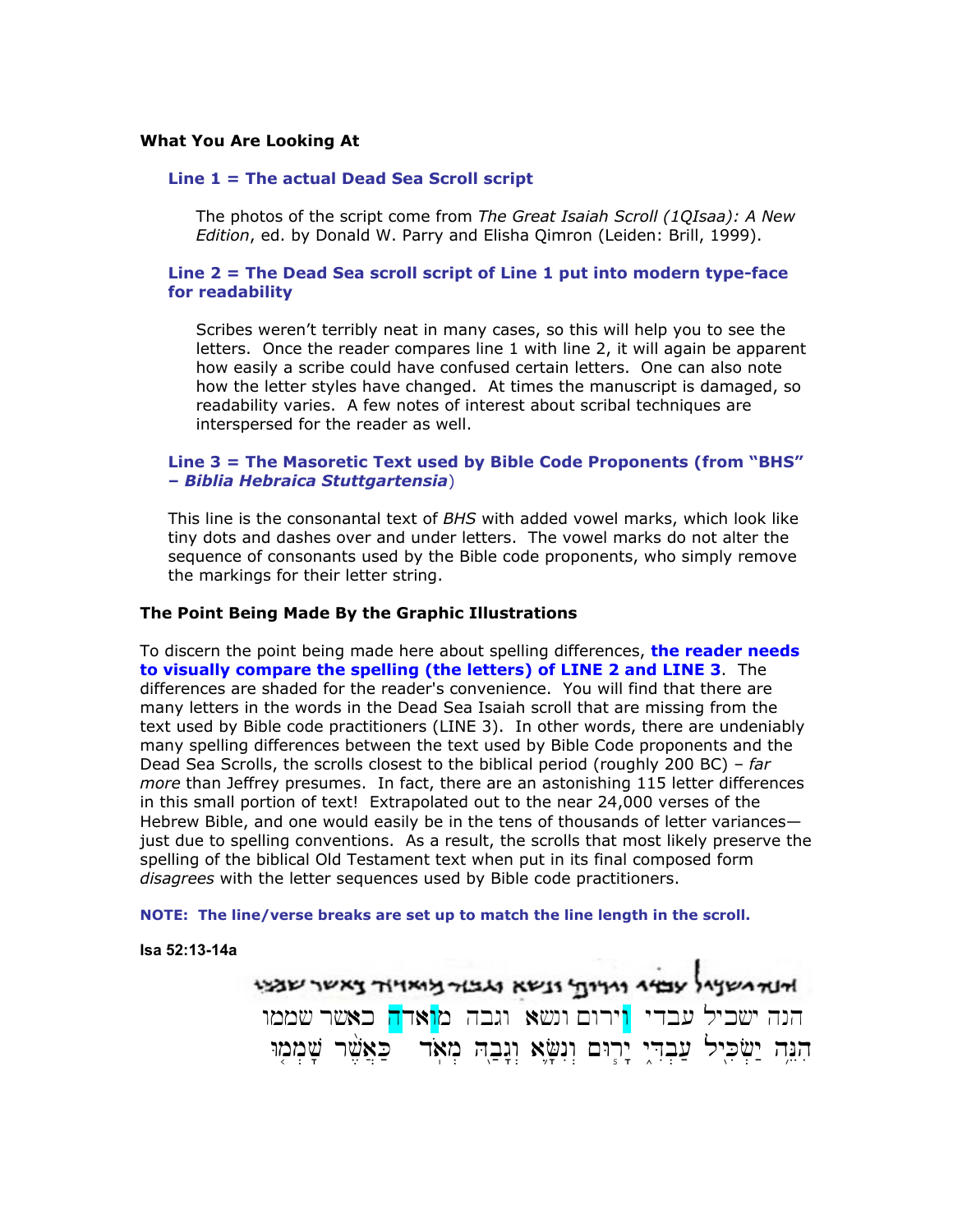Isa 52:14b

עלאיד רבים נישוחת מאמץ מראדר וחוארו מבני ואין

עליכ<mark>ה</mark> רבים כן משחת<mark>י</mark> מאיש מראהו ות<mark>ו</mark>ארו מבני <mark>ה</mark>אדם עָלֵיך ׁ רַבִּים כֵּן מִשְׁחַת מֵאִישׁ מַרְאֵהוּ וְתֹאֲרָוֹ מִבְּנֵי אָדֶם:

Isa 52:15a

ע מואל אואינן יבוע עליף ודבעובלוים כיורמיר ניא את אי כן יזה גו<mark>א</mark>ים רבים עליו <mark>ו</mark>קפצו מלכים - פיהמ<mark>ה</mark> כי**א את** אשר כֵּן יַזֶּה ׁ גּוֹיִם רַבִּים עַלָיו יִקִפְּצְוּ מִלָכִים פִּיהֶם כִּי – אֲשֶׁר

Isa 52:15b

Isa 53:1-2a

לוא מופי לותמר ראו ואו אשר לא שמיר החברנו ל<mark>ו</mark>א ס<mark>ופר להמה ראו ואת</mark> אשר ל<mark>ו</mark>א שמעו התבוננו לא ספר להם ראו ואשר לא שמעו התבוננו:

בי האציץ לשצו צתנו כודו ארוצראלפי נגלמה ואליציונץ לבעד מי האמין לשמ<mark>ו</mark>עתנו וזרוע יהוה <mark>א</mark>ל מי נגלתה ויעל ביונק לפניו מִי הֶאֱמִין לִשְׁמֻעָּתֵגוּ וּזִרְוֹעַ יִהוָה עַל־מִי נִגְלֵתָה <u>ווֹ</u>ּעַל כַּיּוֹנֵק לְפַנַיו

Isa 53:2b

וצשוריש צאויץ עמאור לוא ונאנר לו ולא אדודילו נטיאונד ולמאביאור וכש<mark>ו</mark>רש מארצ צי<mark>א</mark>ה ל<mark>ו</mark>א תא<mark>ו</mark>ר לו ול<mark>ו</mark>א הדר <mark>לו</mark> ונראנו ולוא מראה וְכַשֹּׁרֵשׁ מֵאֲרֵץ צִיָּה לֹא־תְאַר לִוֹ וְלִא הָדֶר וְנִרְאֵהוּ וְלִא־מַרְאֵה

Isa 53:2c-3a

ונאצאינר נבודר החול אתמיתי ואתם מצאובות היואץ אולר ונחמד<mark>נ</mark>ו נבזה וחדל אישים <mark>ו</mark>איש מכא<mark>ו</mark>בות וי<mark>ו</mark>דע ח<mark>ו</mark>לי וְנֵחְמְדֶהוּ נִבְזֶה וַחֲדָל אִישִׁים אִישׁ מַכְאֹבְוֹת וְיִדְוּעַ חָלִי

continued ...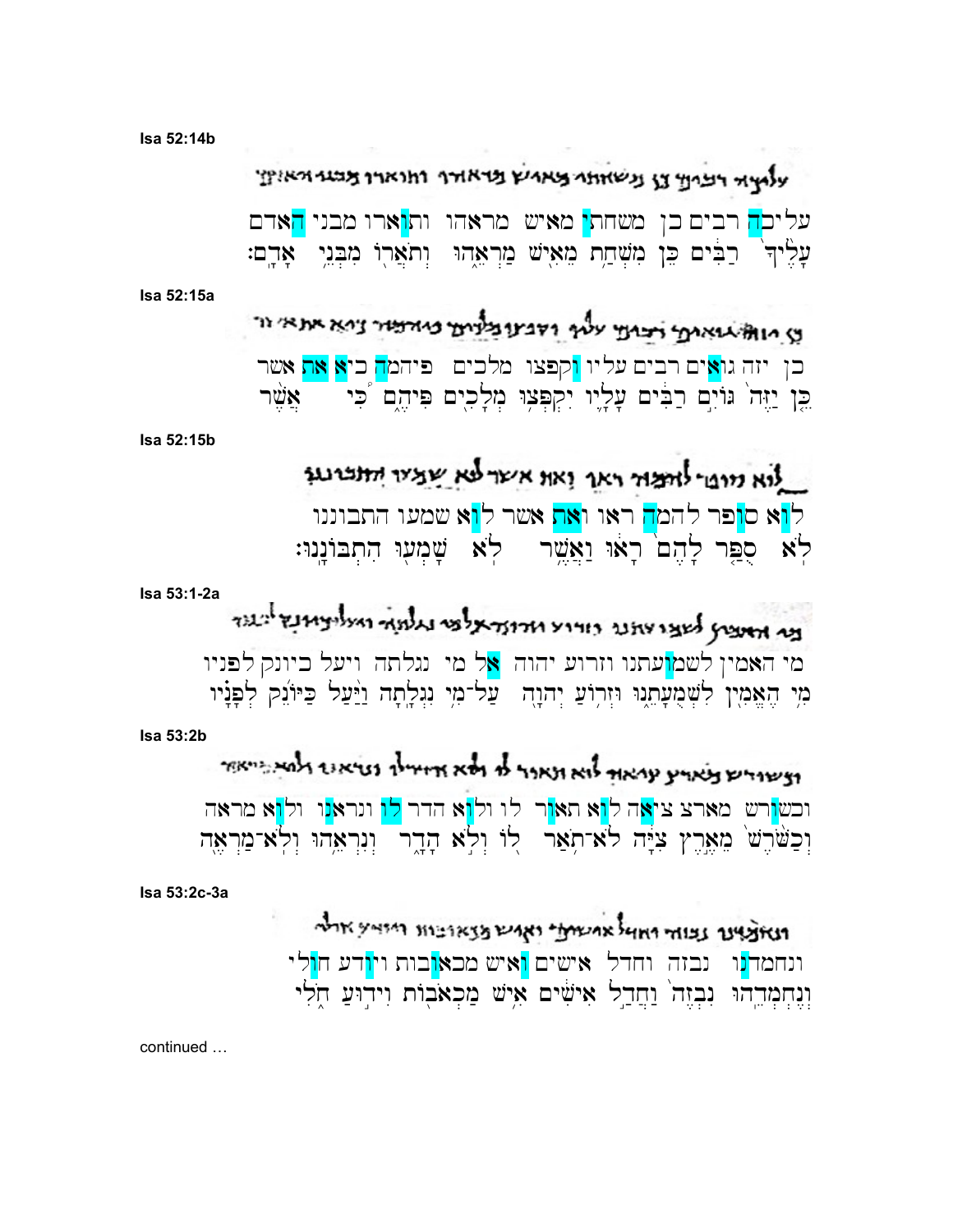Isa 53:3b-4a

|  |  | רצעות אות בעוד מעם ונעוודר ולמ חשונות אנן אליו הואר                                                                                                                           |  |  |  |
|--|--|-------------------------------------------------------------------------------------------------------------------------------------------------------------------------------|--|--|--|
|  |  | וכמסת <mark>י</mark> ר פנים  ממנו <mark>ונבו</mark> זה <mark>ו</mark> ול <mark>ו</mark> א חשבנ <mark>ו</mark> הו  אכן ח <mark>ו</mark> לי <sup>י</sup> נו  הוא <mark>ה</mark> |  |  |  |
|  |  | וּכְמַסְתֶּר פְּנִים מִמֶּנּוּ נִבְזֶה יִלְא חֲשַׁבְנֻהוּ אָכֶן חֲלְיִנוּ הַוּא                                                                                               |  |  |  |

Note the tiny raised yodh  $(')$  above the second last word (from left) in the DSS - it's a scribal correction in the original scroll.

**Isa 53:4b** 

ושלשא המאימינו מכלתי ואנחנו אשנוחים נגוע ומוצה אלוחת נשא ומכא<mark>ו</mark>בינו סבלם ואנחנו חשבנ<mark>והי</mark> נגוע <mark>ומו</mark>כה אל<mark>ו</mark>הים נַשָּׂא וּמַכְאֹבֵינוּ סִבָלָם וַאֲנַחִנוּ חֲשַׁבִנְהוּ נָגֵוּעַ מִכֵּה אֱלֹהִים

Isa 53:4c-5a

אצעונותו ואיאורצאיול בבשלאן ובדינא ביוונותנו ומקו ומע<mark>ו</mark>נה והוא<mark>ה</mark> מח<mark>ו</mark>לל מפשע<mark>ינו ומדוכא מעוונותינו ו</mark>מוסר וּמִעָּגֶה וְהוּא מִחֹלֵל מִפְשָׁעֵנוּ מִדְכַּא ְמַעֲוֹנֹתִינוּ מוּסר

Isa 53:5b-6a

במינו אליך ובאכורואי נרא לנד צלואן ומית איש לי שלומנו עליו ובחב<mark>ו</mark>רת<mark>י</mark>ו נרפא לנו כולנו כצ<mark>ו</mark>אן תעינו איש לדרכו שְׁלוֹמֵנוּ עַלֵּיוּ וּבַחֲבְרַתוֹ ۚ נִרְפַּא־לֵנוּ כִּלְּנוּ כַּצִּאן תַּעִינוּ אֵישׁ לְדַרְכִּוֹ

Isa 53:6b-7a

משור האחרות מאי בר את שירן צו על עש רודיאר ביער לוא פנינו ויהוה הפגיע בו את עו<mark>ו</mark>ן כ<mark>ו</mark>לנו נגש והואה נענה ול<mark>ו</mark>א פַּנִינוּ וַיִּהוַה הִפְגִּיעַ בֹּוֹ אֶת עֲוֹן כִּלַּנוּ נְגַּשׂ וְהִוּא נַעֲנָה וְלָא

continued ....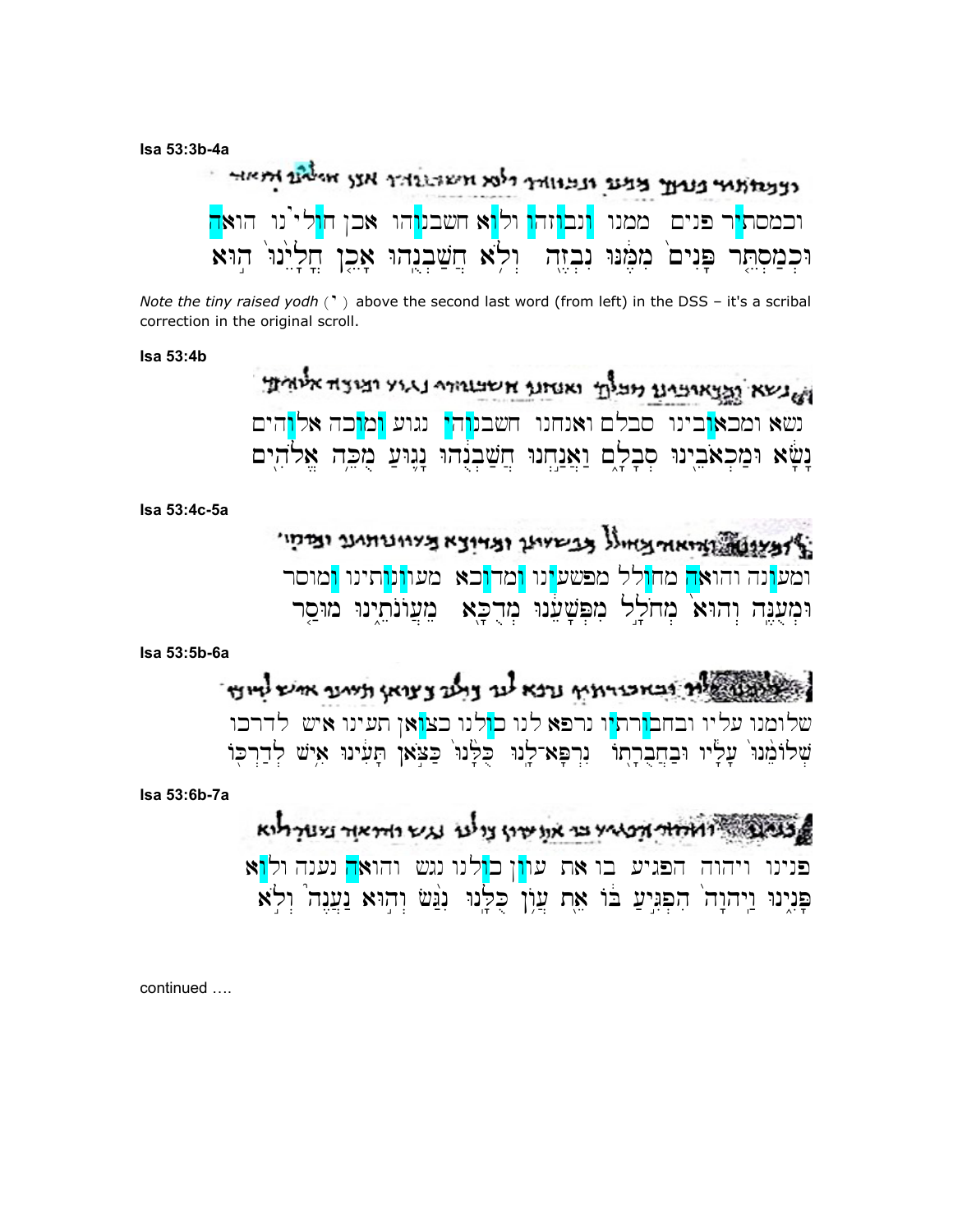### **Isa 53:7b**

# יה נוח ביחד בשור למצוא מצל נרטל לנוף גדודריר נאלמת ולנא ביוח יפתח פי<mark>ה</mark>ו כשה למב<mark>ו</mark>ח יובל כרחל לפני ג<mark>ו</mark>זזיה נאלמה ול<mark>ו</mark>א פתח יפתח. פיו<sup>"</sup> כַּשָּׂה<sup>י</sup> לַטֵּבֵה יוּבַל <mark>ו</mark>כִרַהֵל לִפְני גֹזזיה נאָלַמַה ול<sup>ֹ</sup>א וֹפִתַּח

*The last word in the line (reading right to left) is a different verb form in the DSS* than in MT, where we see xtp instead of xtpy. In the MT and our English Bibles the verb reads, "and he would not / will not open his mouth." Thus it sounds prophetic. In the DSS, though, the scribe has, "he opened not his mouth" – it apparently made more sense to him that the action would already be PAST. He apparently did not take this phrase to be a prophecy. *This is an example of a content disagreement in a manuscript.* The scribe is not speculating on any "fulfillment" since he sees no prophetic content here. The DSS text is odd since the other imperfect verb forms and prophetic context are the same as MT. It's a good contextual argument for seeing MT in this case as the better reading in text-critical terms. The Bible code proponent nevertheless has another letter disruption.

**Isa 53:7c-8a** 

|  |  |  | איות ביוע ובענשעל לואו האוויורופיא ושוחו ציא נגורצארין                                                                  |
|--|--|--|-------------------------------------------------------------------------------------------------------------------------|
|  |  |  | פי <mark>ה</mark> ו מע <mark>ו</mark> צ <sup>ר</sup> וממשפט ל <mark>ו</mark> קח ואת דורו מיא שוחח כי <b>א</b> נגזר מארץ |
|  |  |  | פִּיוּ מֵעֲצֶר וּמִמִּשְׁפָּט לָקָה וְאֶת־דוֹרְוֹ מִיַ יְשׂוֹחֵהֲ כִּיָ נִגְזַר מֵאֶרֶץ                                 |

Note again the raised letter (scribal correction) in the second word from the right in the DSS to correct the text (and MT had it right).

**Isa 53:8b** 



The last four words in this phrase are bracketed because in the Dead Sea manuscript these words are lighter in color. They were most likely added by a second or subsequent scribe who thought they belonged in the text, probably on the basis of another copy he was referencing. At any rate, this is only for interest – except for the shaded letter, the MT and DSS match.

**Isa 53:9a** 

נוועו אונרשעות שבח ועל עישור בוצונ יותל<mark>ו</mark> עת רשעים קברו <sup>n</sup>ו<mark>ע</mark>ת עשיר (ים) <mark>בומ</mark>תו וַיִּתֵן אֵת־רִשָׁעִים קִבְרוֹ וְאֵת עָשִׁיר<br>-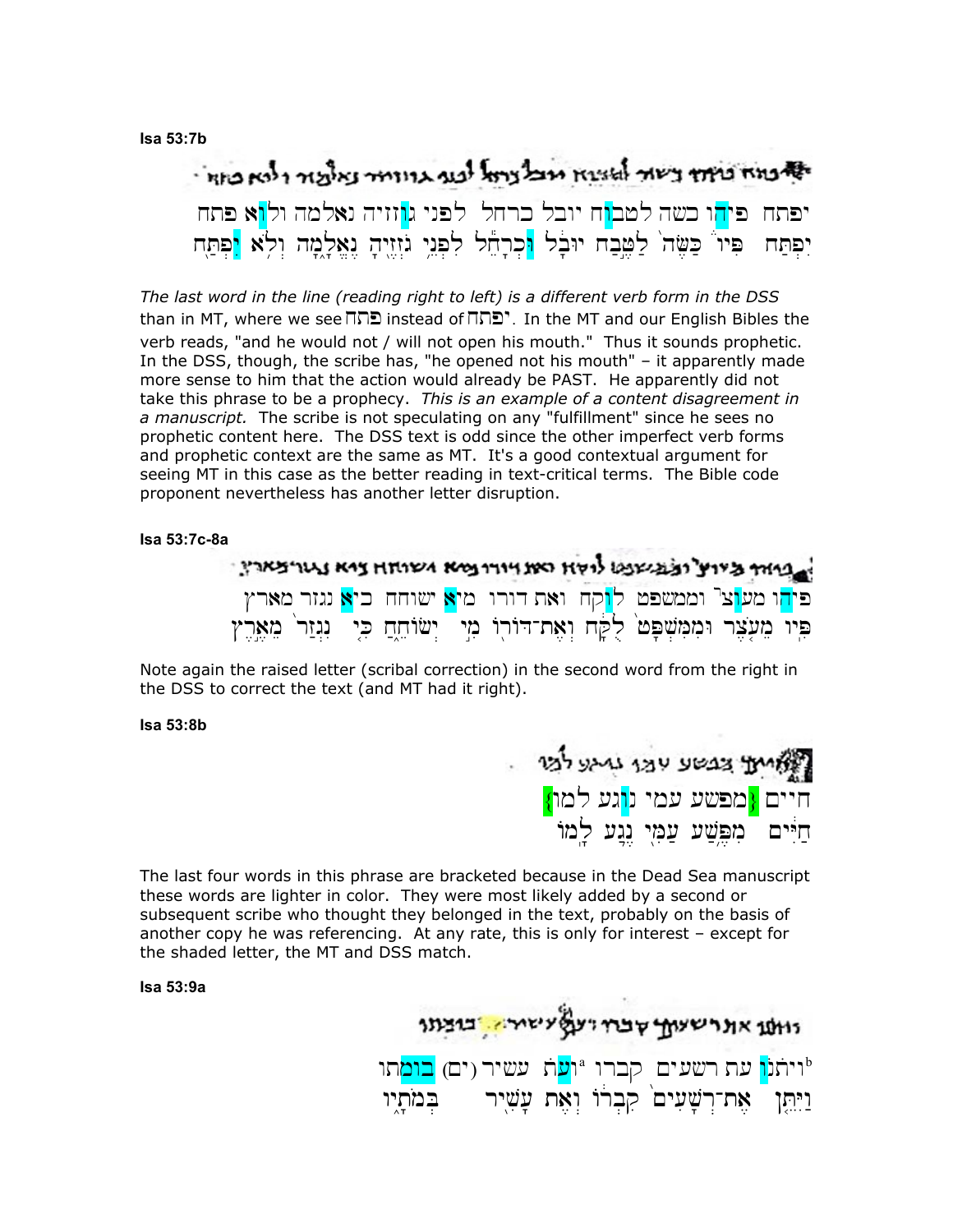The  $\left(\Box^{\bullet}\right)$  in parentheses in the transcribed version reflect an erasure made by the scribe in his scroll (one that would show up in magnification or infrared). In regard to the raised letter for footnote "a" in LINE 2, there is a raised dot above the  $\mathsf{footnoted}$  word  $(\mathsf{U})$  - MT has  $\mathsf{N}$ . This is a dot written by the scholars who transcribed this text in book from which I photocopied the Dead Sea script. The Dead Sea text had  $\Box$ ס originally, and a scribe put the correct letter over the wrong one. See the actual script for a raised letter above the rest; it's a scribal correction.

In regard to footnote "b," there are also two dots over two of these letters, again placed there by modern scholars to tell us there was great difficulty determining the lettering of the script, as it could be several things grammatically.

#### **Isa 53:9b-10a**

־על הא אמנועשור מוא מרפיאיבואיר וארוה אבי ויבאו ומאלוחי. על ל<mark>ו</mark>א חמס עשה ול<mark>ו</mark>א מרמה בפי<mark>ה</mark>ו ויהוה חפצ דכאו ויחללהו yliêx/h,( 'AaK.D; #peÛx' hw"ùhyw:wypi(B. hm'Þr>mi al{ïw> hf'ê[' sm'äx' al{ l[;…

The last word in this line is different in the Dead Sea scroll. The word there means, "he (God) profaned him (the sufferer in the chapter)." In MT it means, "he (God) made him sick/weak". A slight difference, but not terribly significant – unless you are counting letters – here there would be six variations in a single word.

#### **Isa 53:10b**

אמאמי אשע שבשו וואלד ורא וארץ ועין וחנין ואלד אם תשים אשם נפשו <mark>ו</mark>ראה זרע <mark>ו</mark>יארך ימים וחפצ יהוה אם תְּשִׂיִם אָשָׁם נַפְּשׁוֹ יִרְאֶה זֶרֲע יַאֲרִיךְ יָמִים וְחֵפִץ יִהוַה

#### **Isa 53:10c-11a**

ל באיר מעלו מעמל נכשוא מראה אחי חשבי ובדיותי מעץ רץ בידו יצלח מעמל נפשו<mark>ה</mark> יראה <mark>אור ו</mark>ישבע <mark>ו</mark>בדעתו יצדיק בִיַרוֹ יִצְלַח מֵעֲמַל נַפְשׁוֹ יִרְאָה <sub>ו</sub> יִשְׂבַּע בִּדְעָתוֹ יַצְדִיק

**Isa 53:11b-12a** 

ל עדיק צעי לרבות ומונחת אואר ומבול לבן אאל לצדבת צדיק עבד<mark>ו</mark> לרבים ועו<mark>ונו</mark>תם הואה יסב<mark>ו</mark>ל לכן אחלק לו ברבים צְדִיק עֲבְדִי, לַרְבִּים וַעֲוֹנֹתַם הוּא<sup>ַ</sup>יִסְבֹּל לַכֶּן אַחֲלֶק־לוֹ בְרַבִּים